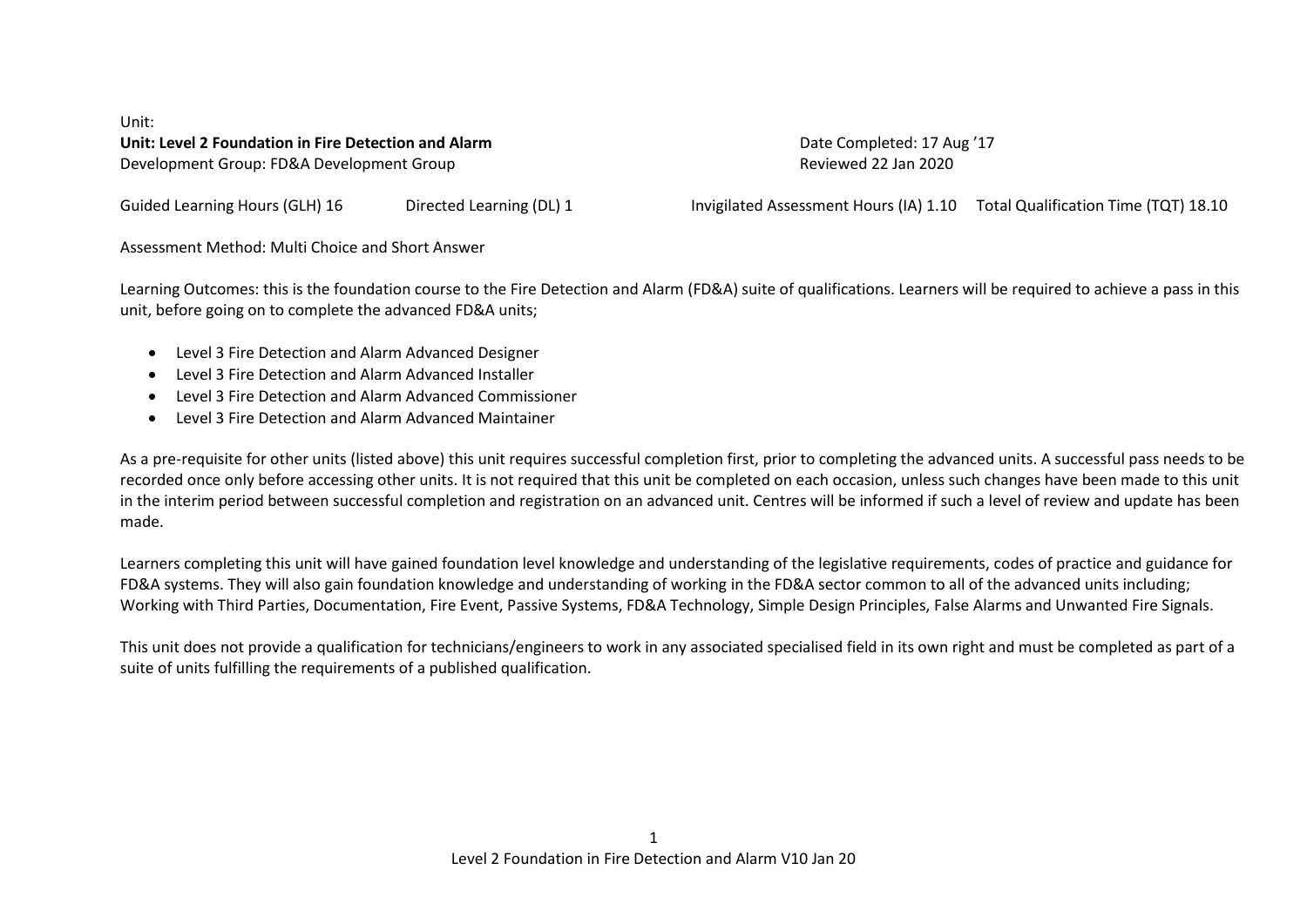| Subject         | Knowledge Criteria                                                                                                                                                                                                                                                                                                                                                                      | Performance Criteria                                                                                                                                                                                                                                                                                                                                |
|-----------------|-----------------------------------------------------------------------------------------------------------------------------------------------------------------------------------------------------------------------------------------------------------------------------------------------------------------------------------------------------------------------------------------|-----------------------------------------------------------------------------------------------------------------------------------------------------------------------------------------------------------------------------------------------------------------------------------------------------------------------------------------------------|
| A. Legislation: | Learners will have knowledge and understanding of:                                                                                                                                                                                                                                                                                                                                      | Learners will be able to:                                                                                                                                                                                                                                                                                                                           |
|                 | <b>Current UK Fire Law</b><br>$\mathbf{1}$ .<br>a. UK Fire law according to the relevant UK country in<br>which they are working<br>b. Variations to fire legislation across UK National<br>boundaries<br>Personal responsibilities, as prescribed by current<br>$C_{\star}$<br>legislation, relevant to their region                                                                   | 1. Explain current applicable UK Fire Law according to UK<br>country in which they are working<br>a. List key roles defined in current UK Fire Law<br>and explain the responsibilities defined for<br>each role<br>State and explain variations in UK Fire Law<br>b.<br>between countries other than that in which<br>the learner is based/employed |
|                 | 2. EU Directives pertaining to Fire Law and Fire Safety<br>Products with specific reference to:<br>a. Directive 2014/34/EU (ATEX)<br>Directive 2014/35/EC (LVD)<br>b.<br>Directive 2014/30/EU (EMC)<br>c.<br>Directive 2011/65/EU (RoHS)<br>d.<br>Directive 2012/19/EU (WEEE)<br>e.                                                                                                     | 2. Explain the relationship between EU Directives and UK<br>Fire Law<br>Explain the purpose of specific directives,<br>a.<br>providing a brief explanation of the area<br>covered and the intent of the directive<br>Explain the purpose of the Construction Products<br>3.                                                                         |
|                 | 3. The Construction Products Regulation (CPR)<br>a. How CPR relates to products used in fire safety<br>systems and their relationship to other EU<br>Regulations<br>Recognised/Approved CE Markings<br>b.<br>The difference between CE Marking and Third-<br>c.<br>Party Approval, Self-Declaration<br><b>Declarations of Performance</b><br>d.<br>Use of Non-CE Marked equipment<br>e. | Regulation                                                                                                                                                                                                                                                                                                                                          |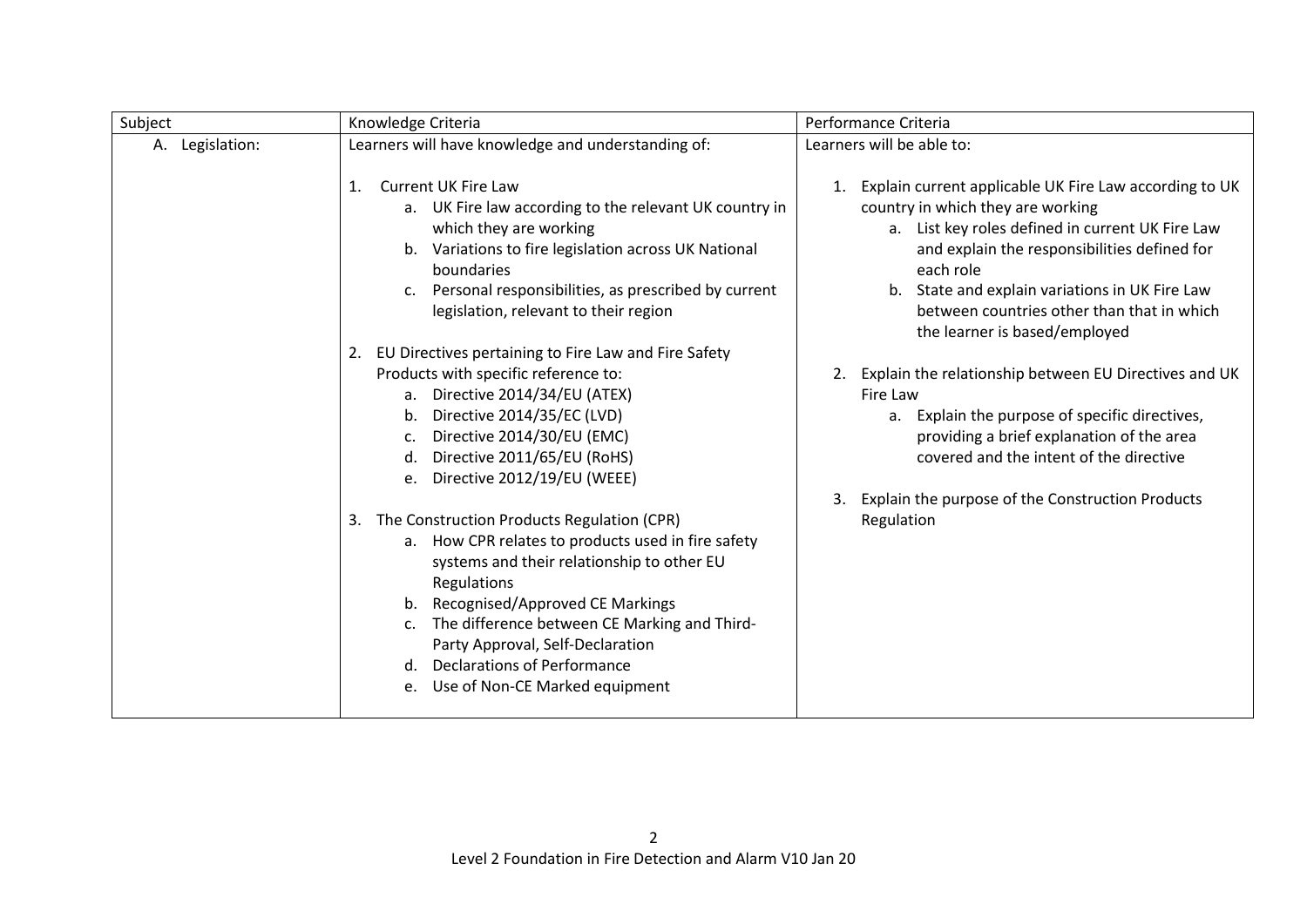| <b>Explanatory Notes</b>                                                                                                                                                                                                                                                                                                                                                                                                                                                                                                                                                                                                                                                                                                                                                                                                                                                                                                              |
|---------------------------------------------------------------------------------------------------------------------------------------------------------------------------------------------------------------------------------------------------------------------------------------------------------------------------------------------------------------------------------------------------------------------------------------------------------------------------------------------------------------------------------------------------------------------------------------------------------------------------------------------------------------------------------------------------------------------------------------------------------------------------------------------------------------------------------------------------------------------------------------------------------------------------------------|
| Compliance with Fire Law is mandatory and ignorance of requirements laid down does not serve as a defence in court.                                                                                                                                                                                                                                                                                                                                                                                                                                                                                                                                                                                                                                                                                                                                                                                                                   |
| Learners will not only be required to hold knowledge and understanding of Fire Law pertinent to their own country in which they<br>will be working, but also of differences in Fire Law for other countries of the UK. Learners will also be required to demonstrate<br>awareness and understanding of the variations in building regulations between the UK Countries. Legal requirements on fire<br>systems are not restricted solely to specific fire law, but other forms of legislation will also apply, such as EU regulations requiring<br>that equipment be fit for its designed purpose and having been tested as compliant. Knowledge and understanding of other<br>regulations will raise awareness of legal requirements placed for FD&A systems and assist the learner in their prevention of the<br>use of either the wrong or inappropriate equipment and/or practices in the FD&A Systems for which they hold a duty. |
| Learners are to be aware that legislative requirements take precedence over published guidance and third-party requirements<br>such as Insurance.                                                                                                                                                                                                                                                                                                                                                                                                                                                                                                                                                                                                                                                                                                                                                                                     |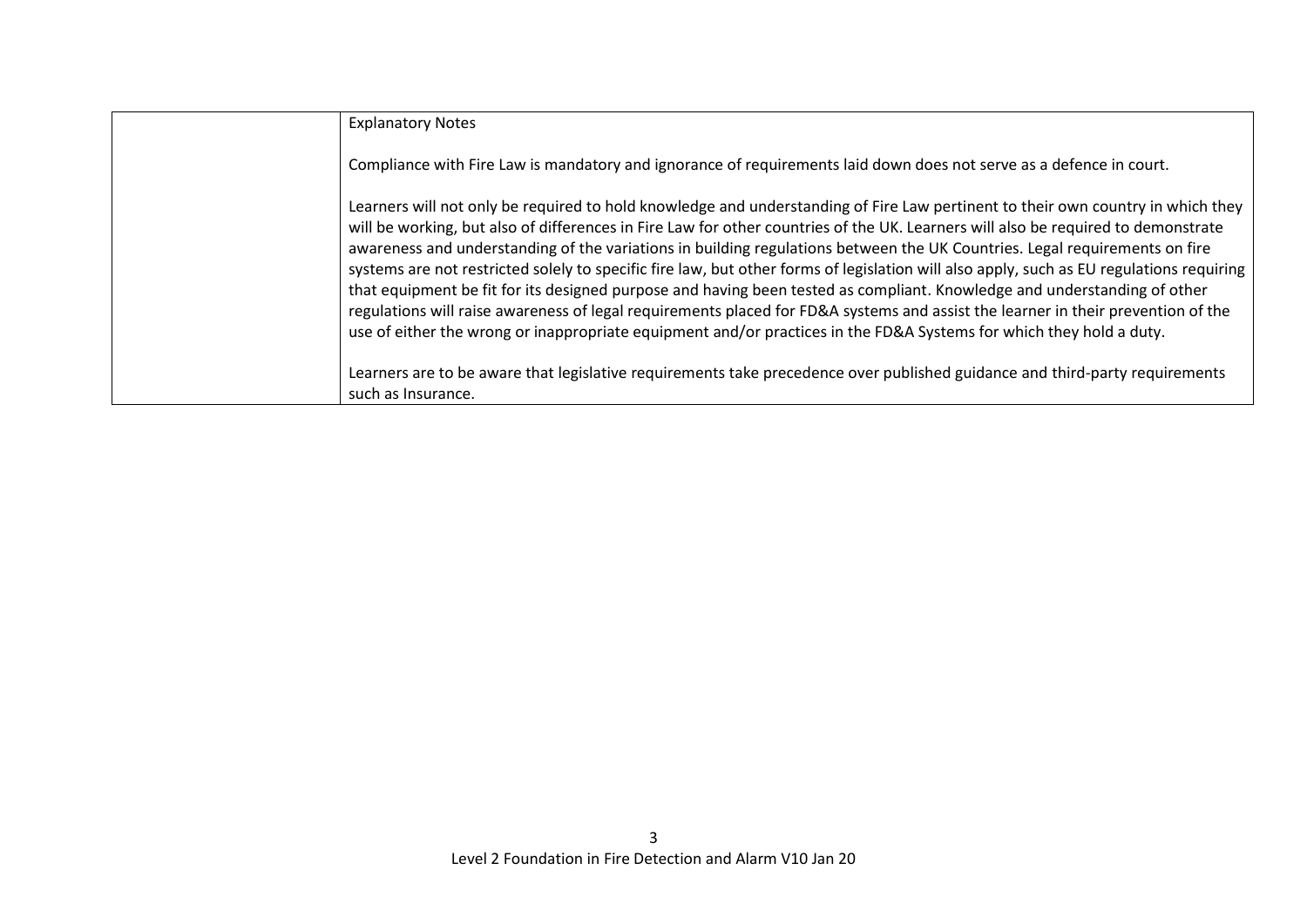| Subject                | Knowledge Criteria                                          | Performance Criteria                                        |
|------------------------|-------------------------------------------------------------|-------------------------------------------------------------|
| B. Standards, Codes of | Learners will have knowledge and understanding of:          | Learners will be able to:                                   |
| Practice, Guidance     |                                                             |                                                             |
| and Technical Notes:   | 1. Standards, Codes of Practice, Guidance Documents         | 1. Explain in general terms:                                |
|                        | and Technical Notes.                                        | a. The titles and aims of a range of Standards,             |
|                        | a. Definition of a Standard and its purpose                 | <b>Codes of Practice and Guidance Documents</b>             |
|                        | b. Definition of a Code of Practice and its purpose         | related to the FD&A Sector                                  |
|                        | Definition of a Guidance Document and its<br>$\mathsf{C}$ . | b. A general definition for Standards, Codes of             |
|                        | purpose                                                     | Practice and Guidance documents and their                   |
|                        | d. Definition of a Technical Note and its purpose           | aims                                                        |
|                        | e. How a Code of Practice, Guidance Document                | How Standards, Codes of Practice and<br>c.                  |
|                        | and a Technical Note relate to Fire Law and                 | Guidance Documents relate to UK Fire Law                    |
|                        | their use in Fire Safety Systems                            | Awareness and understanding of different<br>d.              |
|                        | Awareness of different standards outside of                 | standards used outside of the UK                            |
|                        | the UK                                                      |                                                             |
|                        | What Standards, Codes of Practice and<br>g.                 | 2. With specific reference to BS 5839                       |
|                        | Guidance Documents are currently available                  | a. Provide an outline of the structure of                   |
|                        | for FD&A Systems and their purpose                          | standards and the purpose of each element                   |
|                        |                                                             | Explain the parts included and state the area of<br>b.      |
|                        | <b>British Standard 5839</b><br>2.                          | system covered                                              |
|                        | a. The structure of BS 5839 and the function of             |                                                             |
|                        | the different sections within them (i.e.                    | 3. Provide a brief explanation of system categories and     |
|                        | Normative, Commentary)                                      | outline the levels of coverage provided by each             |
|                        | b. The different parts to the standard and the              |                                                             |
|                        | specific fields covered (e.g. for BS 5839 with              | 4. State the purpose of zone planning and explain the       |
|                        | particular reference to parts 1, 6, 8 & 9)                  | main requirements for defining a zone                       |
|                        |                                                             |                                                             |
|                        | 3. Categories of system and the fundamental differences     | 5. State the specific roles defined within the standard and |
|                        | between them according to parts 1 and 6                     | the function carried out accordingly                        |
|                        | Zoning requirements and of the zone plan according to<br>4. | 6. State the certificates required, the purpose of the      |
|                        | parts 1 and 6                                               | certificate at each stage and who should complete and       |
|                        |                                                             |                                                             |
|                        |                                                             | issue them                                                  |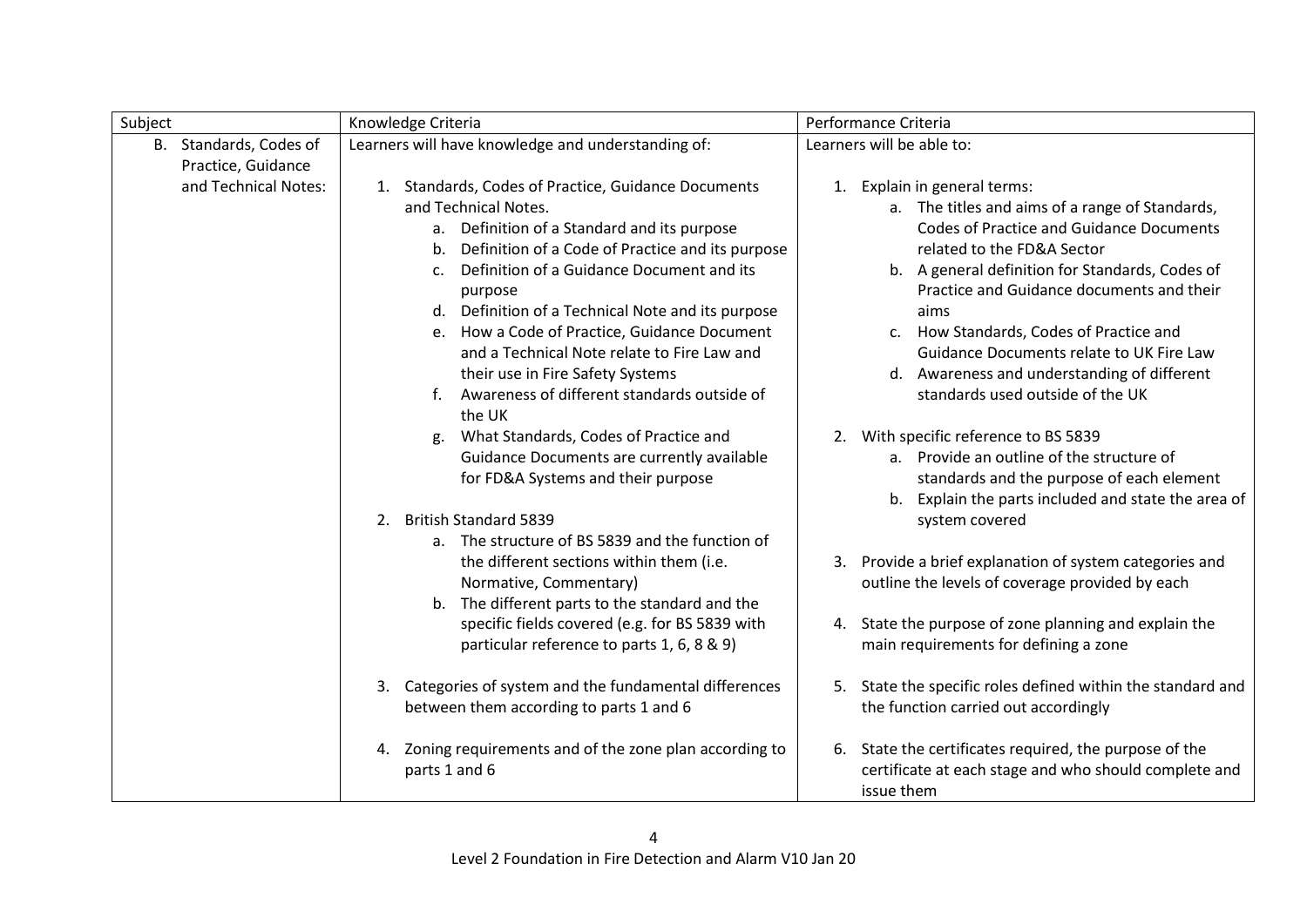| Defined roles (Premises Manager (PM), Competent<br>5.<br>Person (CP)) and their definitions                                                                                                                                             | State the requirements for and purpose of end user<br>documentation                  |
|-----------------------------------------------------------------------------------------------------------------------------------------------------------------------------------------------------------------------------------------|--------------------------------------------------------------------------------------|
| Requirements for and the need to certificate work<br>6.<br>carried out (Design certificate, Installation certificate,<br>Commissioning certificate and Modification Certificate,<br>Maintenance certificate)                            | Explain the purpose, use and recording requirements<br>8.<br>for approved variations |
| 7. End user documentation (i.e. log book)                                                                                                                                                                                               |                                                                                      |
| The use, purpose and recording of agreed variations<br>8.                                                                                                                                                                               |                                                                                      |
| <b>Explanatory Notes</b>                                                                                                                                                                                                                |                                                                                      |
| Standards, Codes of Practice, Guidance and Technical Documents help to facilitate compliance with Fire Law. Learners will<br>understand where each publication sits in relation to Fire Law, along with their intended purpose and use. |                                                                                      |
| With knowledge and understanding of what Standards, Codes of Practice, Guidance Documents (e.g. Healthcare Technical                                                                                                                    |                                                                                      |
| Memorandums) and Technical Notes are and how they are used, learners will focus their knowledge and understanding on BS                                                                                                                 |                                                                                      |
| 5839, with specific reference to the structure of the standard, what each part specifically covers and the generally stated                                                                                                             |                                                                                      |
| requirements (i.e. general requirements not otherwise covered under technology or simple design principles).                                                                                                                            |                                                                                      |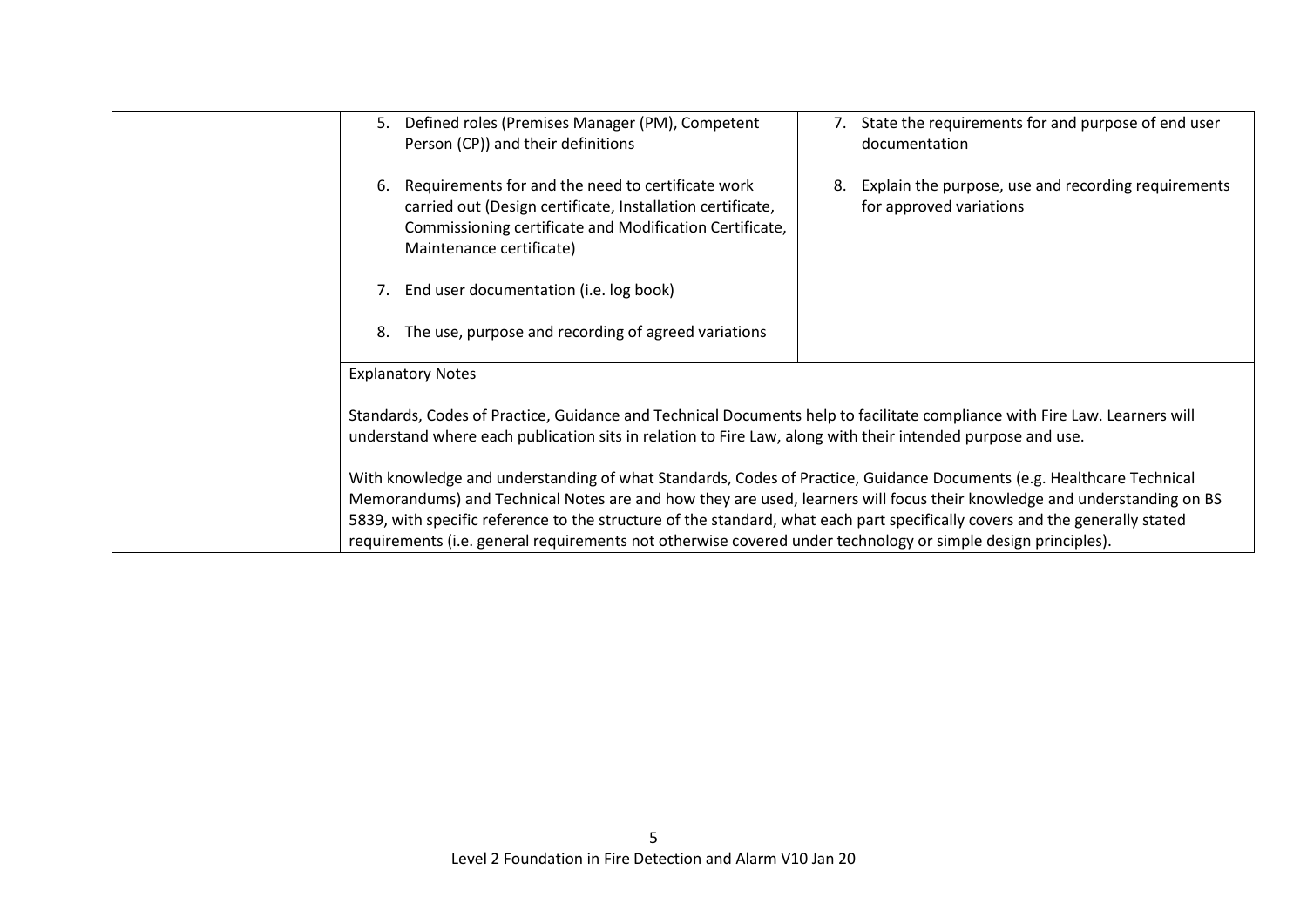| Subject                                      | Knowledge Criteria                                                                                                                                                                                                                                                                                                                                                                                                                                                                        | Performance Criteria                                                                                                                                                                                                                                                                                                                                                                                                                                                                                                                                                                                                                                                                                                                                                                                                                                     |
|----------------------------------------------|-------------------------------------------------------------------------------------------------------------------------------------------------------------------------------------------------------------------------------------------------------------------------------------------------------------------------------------------------------------------------------------------------------------------------------------------------------------------------------------------|----------------------------------------------------------------------------------------------------------------------------------------------------------------------------------------------------------------------------------------------------------------------------------------------------------------------------------------------------------------------------------------------------------------------------------------------------------------------------------------------------------------------------------------------------------------------------------------------------------------------------------------------------------------------------------------------------------------------------------------------------------------------------------------------------------------------------------------------------------|
| Working with Third<br>$C_{\cdot}$<br>Parties | Learners will have knowledge and understanding of:                                                                                                                                                                                                                                                                                                                                                                                                                                        | Learners will be able to:                                                                                                                                                                                                                                                                                                                                                                                                                                                                                                                                                                                                                                                                                                                                                                                                                                |
|                                              | Agreements/contracts between the client and service<br>1.<br>providers<br><b>Third-Party Certification Schemes</b><br>2.<br>a. The aims and purpose of Third-Party<br><b>Certification Schemes</b><br>b. How they apply to products and services<br>Scheme providers and Scheme names<br>c.<br>Key considerations required in order to gain<br>d.<br>approval for third party certification<br>Insurance requirements and their influence on the fire<br>3.<br>Detection and Alarm System | 1. Demonstrate awareness and understanding of the<br>need for and use of an agreement or contract between<br>a service provider and their client.<br>Provide an explanation of Third-Party certification<br>2.<br>schemes and the scheme providers<br>a. Provide a summary description of Third-Party<br>certification schemes, their purpose and their<br>aims<br>b. Explain how Third-Party Certification Schemes<br>apply to products and services and be able to<br>explain the stated aims and scope of a<br>certificate<br>List the main providers of Third-Party<br>$\mathsf{C}$ .<br>Certification Schemes for the FD&A Sector and<br>the scheme numbers<br>d. Explain the difference between modular<br>certification and all-inclusive and give<br>examples of the relative benefits to each<br>e. Explain key considerations in order to gain |
|                                              |                                                                                                                                                                                                                                                                                                                                                                                                                                                                                           | approval<br>Describe the potential effect that requirements set by<br>3.<br>insurers can have on an FD&A System                                                                                                                                                                                                                                                                                                                                                                                                                                                                                                                                                                                                                                                                                                                                          |
|                                              |                                                                                                                                                                                                                                                                                                                                                                                                                                                                                           |                                                                                                                                                                                                                                                                                                                                                                                                                                                                                                                                                                                                                                                                                                                                                                                                                                                          |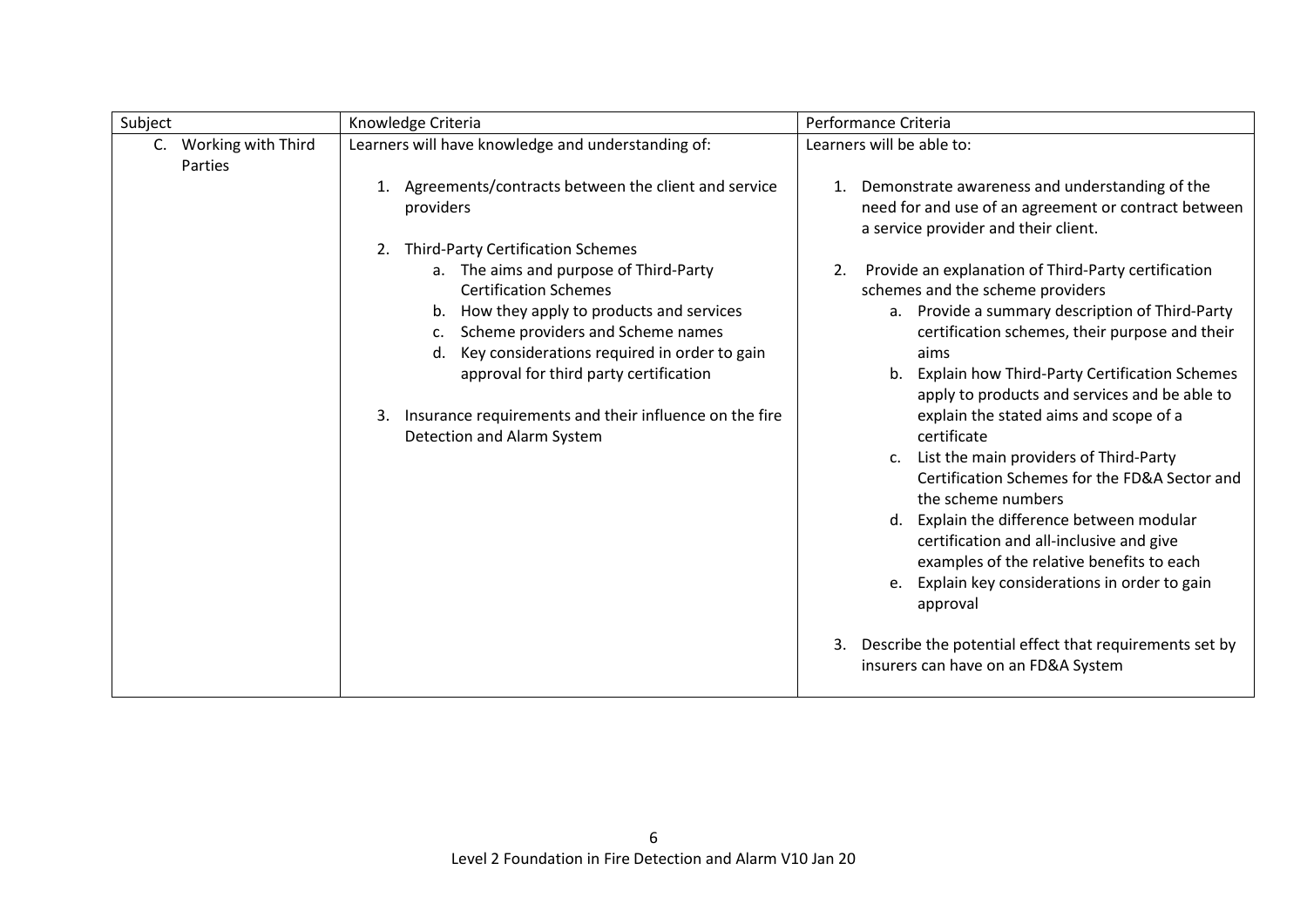| <b>Explanatory Notes</b>                                                                                                                                                                                                                                                                                                               |
|----------------------------------------------------------------------------------------------------------------------------------------------------------------------------------------------------------------------------------------------------------------------------------------------------------------------------------------|
| Throughout their lifetime FD&A Systems will not only involve the Premises Management/Responsible Person, but also various<br>other operators and specialist persons, to ensure they are fit for purpose and functioning according to their specified roles.                                                                            |
| It is important to be aware of the contractual obligations between all parties involved. Whether that be additional or specific<br>requirements laid down for insurance purposes or enforcement bodies, or ensuring that service providers have the necessary<br>and relevant demonstrable competence, in order to carry out the work. |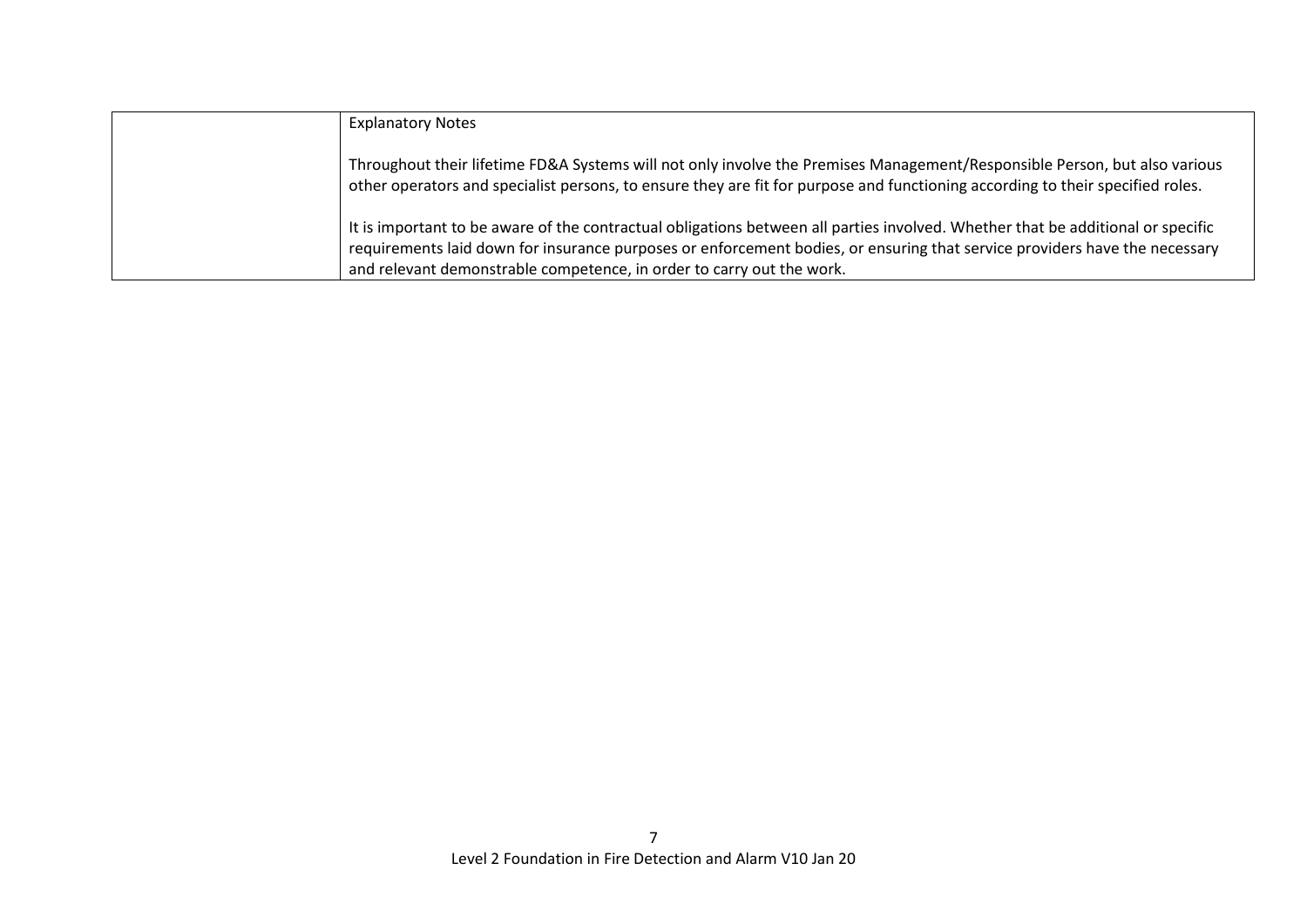| Subject             | Knowledge Criteria                                                                                                                                                                                                                                                                                                                                                                                                                                                                                                                                                                                                                                                                                                         | Performance Criteria                                                                                                                                                                                                                                                                                                                                                                                                                                                                                                                                                                                                                                                                                                                                                                                                                                                                                                                                                                                                                                                                                                                                                                                                                                                                               |
|---------------------|----------------------------------------------------------------------------------------------------------------------------------------------------------------------------------------------------------------------------------------------------------------------------------------------------------------------------------------------------------------------------------------------------------------------------------------------------------------------------------------------------------------------------------------------------------------------------------------------------------------------------------------------------------------------------------------------------------------------------|----------------------------------------------------------------------------------------------------------------------------------------------------------------------------------------------------------------------------------------------------------------------------------------------------------------------------------------------------------------------------------------------------------------------------------------------------------------------------------------------------------------------------------------------------------------------------------------------------------------------------------------------------------------------------------------------------------------------------------------------------------------------------------------------------------------------------------------------------------------------------------------------------------------------------------------------------------------------------------------------------------------------------------------------------------------------------------------------------------------------------------------------------------------------------------------------------------------------------------------------------------------------------------------------------|
| D.<br>Documentation | Learners will have knowledge and understanding of:                                                                                                                                                                                                                                                                                                                                                                                                                                                                                                                                                                                                                                                                         | The Learner will be able to:                                                                                                                                                                                                                                                                                                                                                                                                                                                                                                                                                                                                                                                                                                                                                                                                                                                                                                                                                                                                                                                                                                                                                                                                                                                                       |
|                     | Documentation required for an FD&A System<br>1.<br>a. Regulation 38<br><b>Fire Strategy</b><br>b.<br><b>Evacuation Strategy</b><br>c.<br>Fire Risk Assessment<br>Zone Plan<br>e.<br>System Drawings (design plan, as fitted and as<br>wired drawings)<br>System Certificates (Design, Installation,<br>g.<br>Commissioning, Modification, Acceptance,<br>Verification, Inspection and Servicing and<br>third-party system certificates)<br>Log Book(s)<br>h.<br>Manuals<br>Documentation for which the Responsible<br>2.<br>Person/Premises Manager is responsible<br>a. The Log Book<br>Fire Risk Assessment<br>b <sub>1</sub><br>Zone Plans<br>Certificates<br>d.<br>System drawings (as fitted/as wired diagrams)<br>e. | List the documents required for the fire safety systems<br>1.<br>of a building<br>a. Provide a brief overview of the purpose of<br>each document<br>State the person(s) responsible for producing<br>b.<br>and maintaining each document<br>Provide an overview of the purpose of the Fire<br>c.<br>Risk Assessment, who is responsible for its<br>production and upkeep<br>State and provide an outline description of the<br>d.<br>5 steps to a Fire Risk Assessment, as published<br>in the government guides<br>Provide a brief overview of the purpose of a<br>e.<br>Zone Plan, where it should be displayed and<br>responsibility for its production and upkeep<br>Provide a brief overview of the purpose of and<br>f.<br>responsibility for system drawings and provide<br>example drawings for each<br>Provide a brief overview of the purpose and<br>g.<br>the responsibility for System Certificates<br>Provide a brief overview of the purpose of<br>h.<br>third-party certification for an FD&A System<br>Provide an overview of the purpose of a log<br>book, the information that should be included<br>within it and who is responsible for its upkeep<br>Provide an overview of system manuals, their<br>purpose and the responsibilities for their<br>production and maintenance |
|                     |                                                                                                                                                                                                                                                                                                                                                                                                                                                                                                                                                                                                                                                                                                                            |                                                                                                                                                                                                                                                                                                                                                                                                                                                                                                                                                                                                                                                                                                                                                                                                                                                                                                                                                                                                                                                                                                                                                                                                                                                                                                    |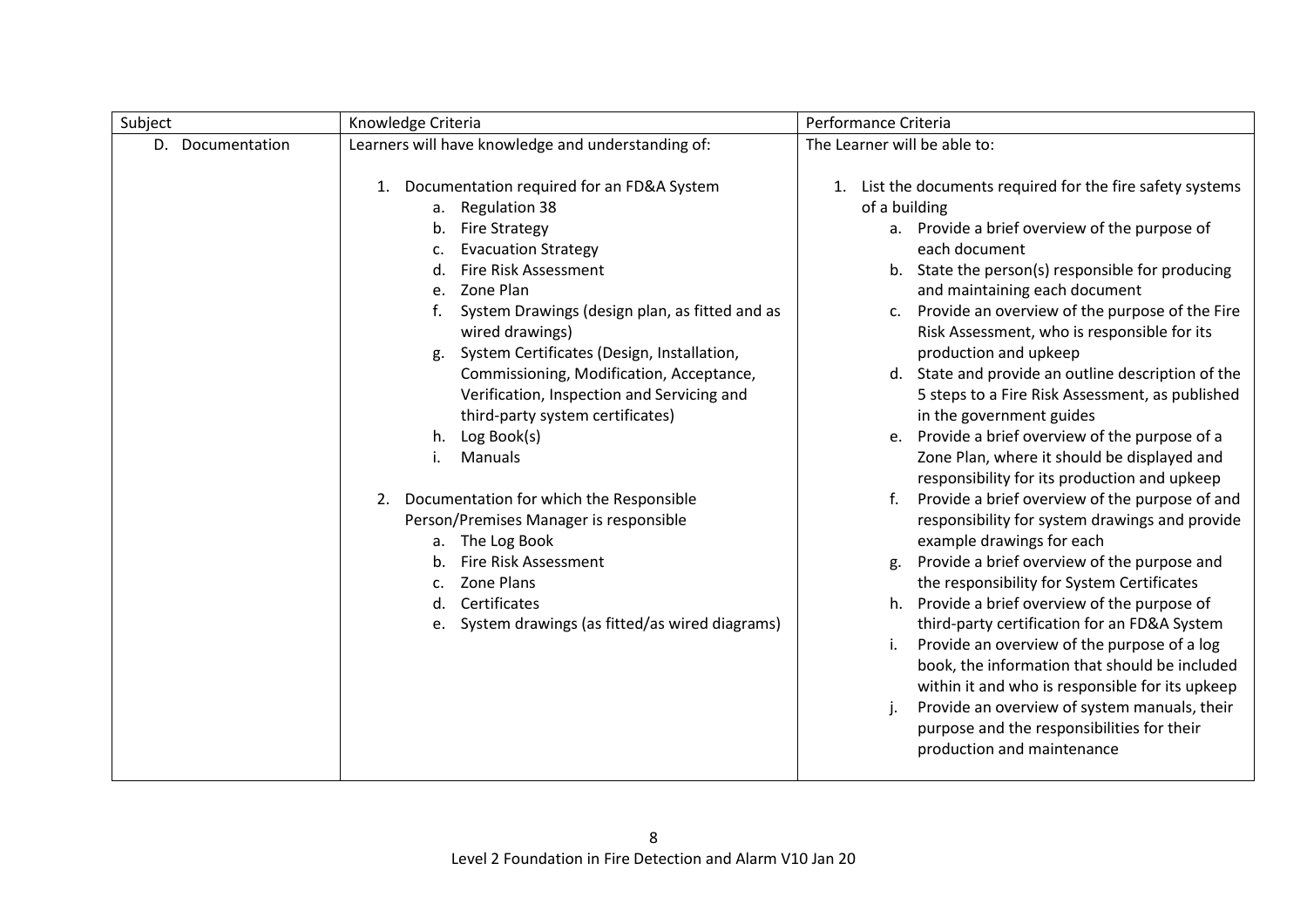|                                                                                                                                                                                                                                                                                                                                                                                                                                                                                                                                                                                                                                                              | 2. Explain the responsibilities of the Responsible<br>Person/Premises Management for system<br>documentation |
|--------------------------------------------------------------------------------------------------------------------------------------------------------------------------------------------------------------------------------------------------------------------------------------------------------------------------------------------------------------------------------------------------------------------------------------------------------------------------------------------------------------------------------------------------------------------------------------------------------------------------------------------------------------|--------------------------------------------------------------------------------------------------------------|
| <b>Explanatory Notes</b><br>Understanding the documentation required and the responsibilities for their retention and upkeep will help learners to assist<br>customers in complying with their legal requirements.<br>Awareness of all documents included as part of a fire safety file for the building will be supplemented with deeper levels of<br>knowledge and understanding of documents most applicable to the FD&A technician. For learners returning to complete the<br>advanced specialist units, understanding the requirements and responsibilities for documentation will serve as a prerequisite in<br>their preparation for final assessment |                                                                                                              |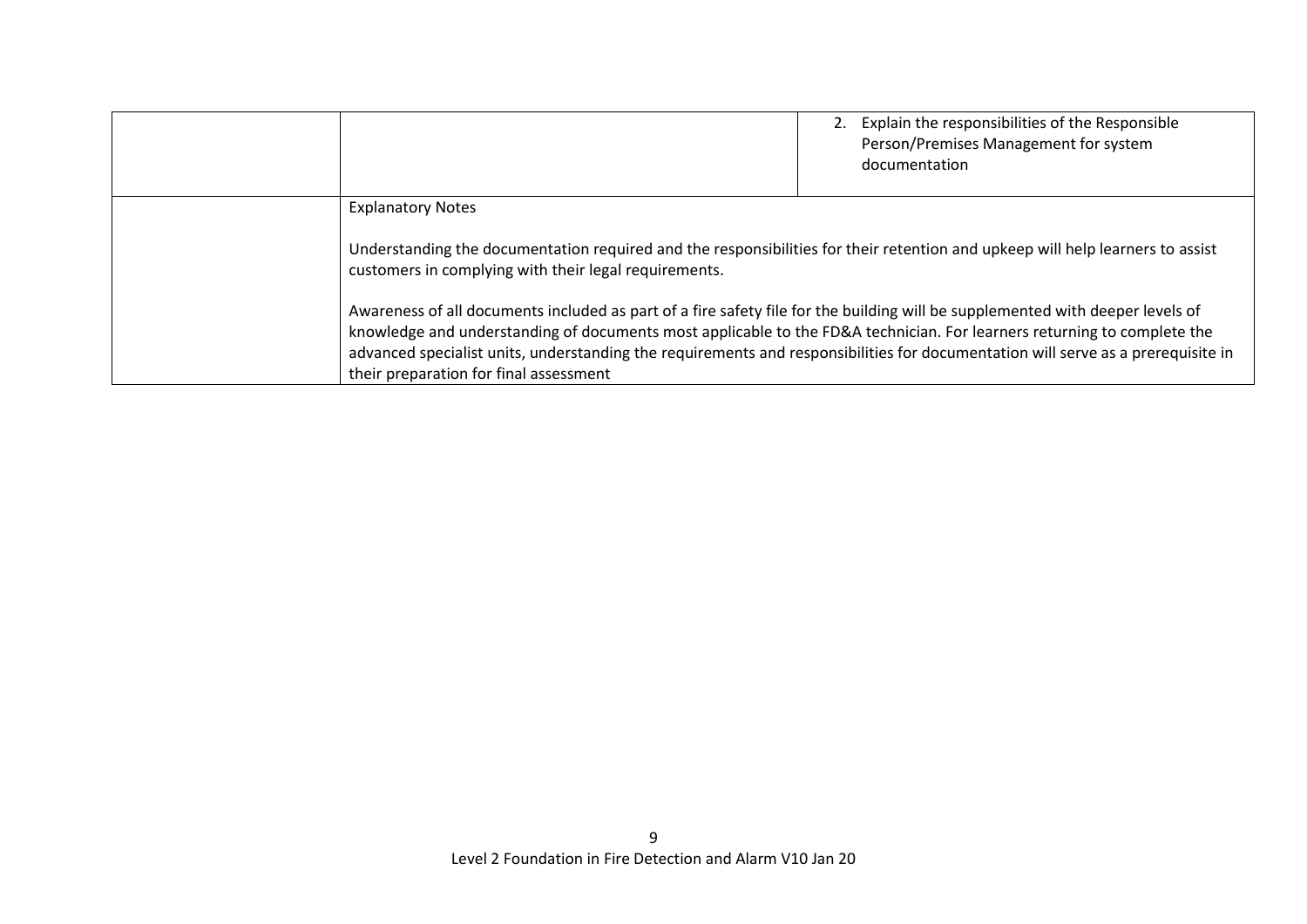| Subject       | Knowledge Criteria                                                                                                                                                                                                                                                                                                                                                                                                                                                                                                                                                                                           | Performance Criteria                                                                                                                                                                                                                                                                                                                                                                                                                                                                                                                                                                                                                                                          |
|---------------|--------------------------------------------------------------------------------------------------------------------------------------------------------------------------------------------------------------------------------------------------------------------------------------------------------------------------------------------------------------------------------------------------------------------------------------------------------------------------------------------------------------------------------------------------------------------------------------------------------------|-------------------------------------------------------------------------------------------------------------------------------------------------------------------------------------------------------------------------------------------------------------------------------------------------------------------------------------------------------------------------------------------------------------------------------------------------------------------------------------------------------------------------------------------------------------------------------------------------------------------------------------------------------------------------------|
| E. Fire Event | Learners will have knowledge and understanding of:                                                                                                                                                                                                                                                                                                                                                                                                                                                                                                                                                           | Learners will be able to:                                                                                                                                                                                                                                                                                                                                                                                                                                                                                                                                                                                                                                                     |
|               | The basic scientific principles of fire including:<br>1.<br>a. The Fire Triangle and Pyrolysis<br>b. Flammable materials and sources of ignition<br>Extinguishing methodology<br>c.<br>d. Fire Spread, Flashover and Backdraught<br>Fire Stopping and Compartmentation<br>e.<br>Procedures in order to confirm a fire event<br>$2_{\cdot}$<br>a. Alarm Confirmation<br>Coincidence, Double knock automatic alarm<br>b.<br><b>Visual Confirmation</b><br>$\mathsf{C}$ .<br>Policies and procedures in the event of a fire.<br>3.<br>a. Pre-Alarm<br>b. Stay put policy<br>Phased evacuation<br>C <sub>1</sub> | Provide an explanation of the science of fire and<br>1.<br>extinguishing<br>a. Explain the fire triangle and the process of<br>pyrolysis<br>List the different types of flammable material<br>b.<br>providing examples of each<br>Explain the basic principles of extinguishing<br>and how selected extinguishing media work<br>(Starvation, Asphyxiation, Cooling)<br>Explain the stages of fire spread with an<br>d.<br>overview of Conduction, Convection,<br>Radiation, Flashover and backdraught<br>Explain the importance of speed in detecting<br>e.<br>fire in relation to life and property<br>Explain the principles of fire stopping and<br>f.<br>compartmentation |
|               | Disability and equalities legislation applicable<br>d.<br>according to UK Country where the learner will<br>be employed (evacuation of persons with<br>mobility difficulties, Refuges, Assistive<br>equipment)<br>e. Fire Marshals<br>Fire safety and building security                                                                                                                                                                                                                                                                                                                                      | 2. Explain why it may be necessary to carry out fire<br>confirmation and the common processes used<br>a. Explain the relative benefits and pitfalls of<br>automated confirmation of a fire versus<br>manual confirmation (i.e. confirmation<br>through automated fire detection against<br>human investigation/confirmation)<br>Explain the purpose and principles of different fire<br>3.<br>strategies, giving basic examples of where they may be<br>necessary and the limitations to use                                                                                                                                                                                  |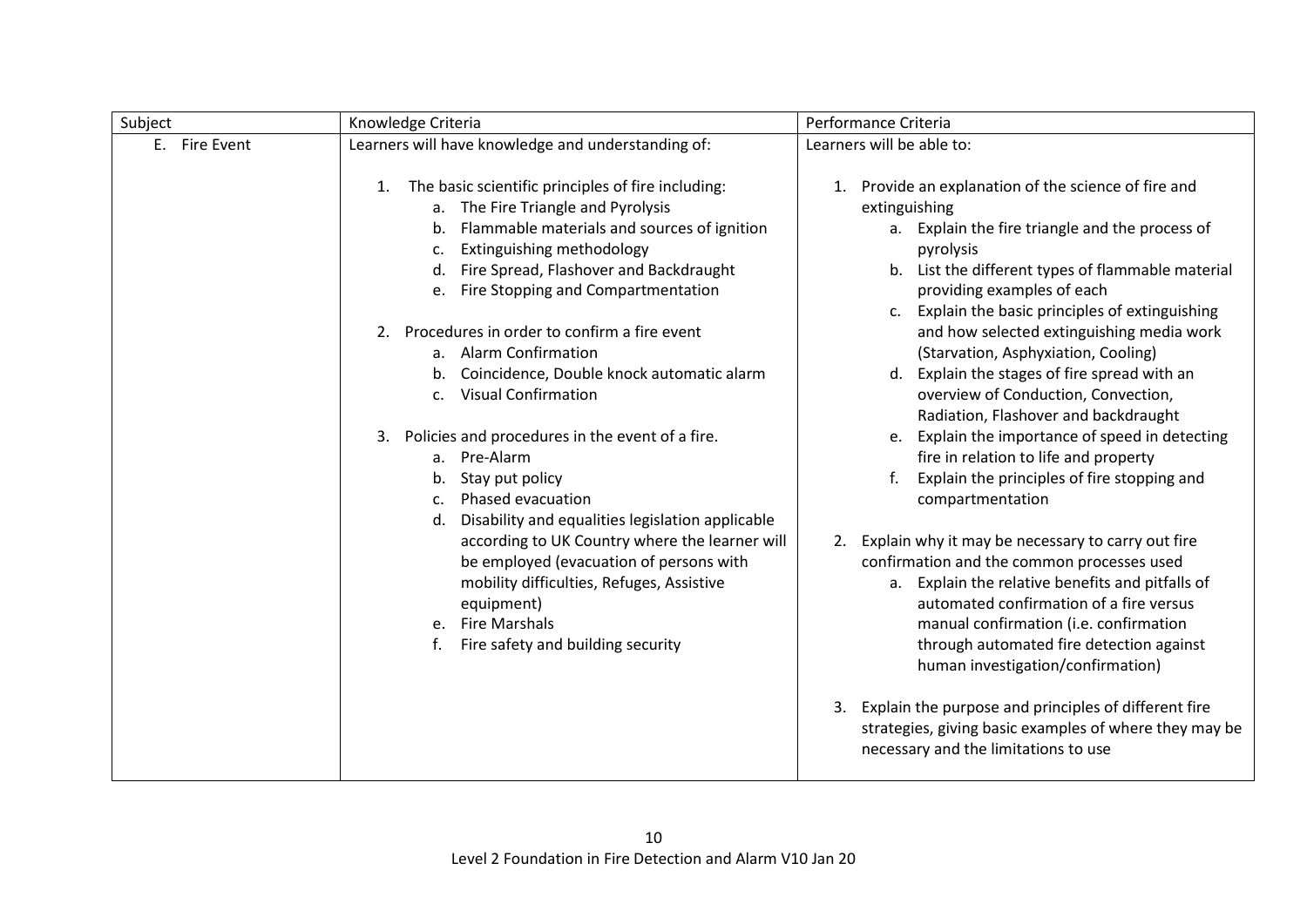|                                                                                                                                                                                                                                                                                                                                                                                                                                                                                                                    |  | a. Provide examples and a brief explanation of<br>what measures may be necessary to aid the<br>evacuation of persons with limited mobility<br>b. Explain the purpose of a fire marshal<br>c. Explain the implications and risks to both fire<br>safety and to building security in the event of a<br>fire |
|--------------------------------------------------------------------------------------------------------------------------------------------------------------------------------------------------------------------------------------------------------------------------------------------------------------------------------------------------------------------------------------------------------------------------------------------------------------------------------------------------------------------|--|-----------------------------------------------------------------------------------------------------------------------------------------------------------------------------------------------------------------------------------------------------------------------------------------------------------|
| <b>Explanatory Notes</b>                                                                                                                                                                                                                                                                                                                                                                                                                                                                                           |  |                                                                                                                                                                                                                                                                                                           |
| Knowledge of fire science and strategies for handling a fire incident provides a comprehensive background understanding of the<br>need for and influence of an FD&A System. Enabling the learner to clearly explain how the installation of an FD&A system will<br>assist and contribute to the overall fire safety of a building.                                                                                                                                                                                 |  |                                                                                                                                                                                                                                                                                                           |
| Learners will also be able to explain basic requirements for fire safety of persons covered by disability legislation pertaining to UK<br>country in which they will be working. This will include any legal requirements for compliance with prevailing legislation the<br>equipment available to assist in raising alarm and for safe evacuation. Learners will also demonstrate understanding on building<br>security and provisions for enabling safe evacuation where security is of concern (e.g. BS 7273-4) |  |                                                                                                                                                                                                                                                                                                           |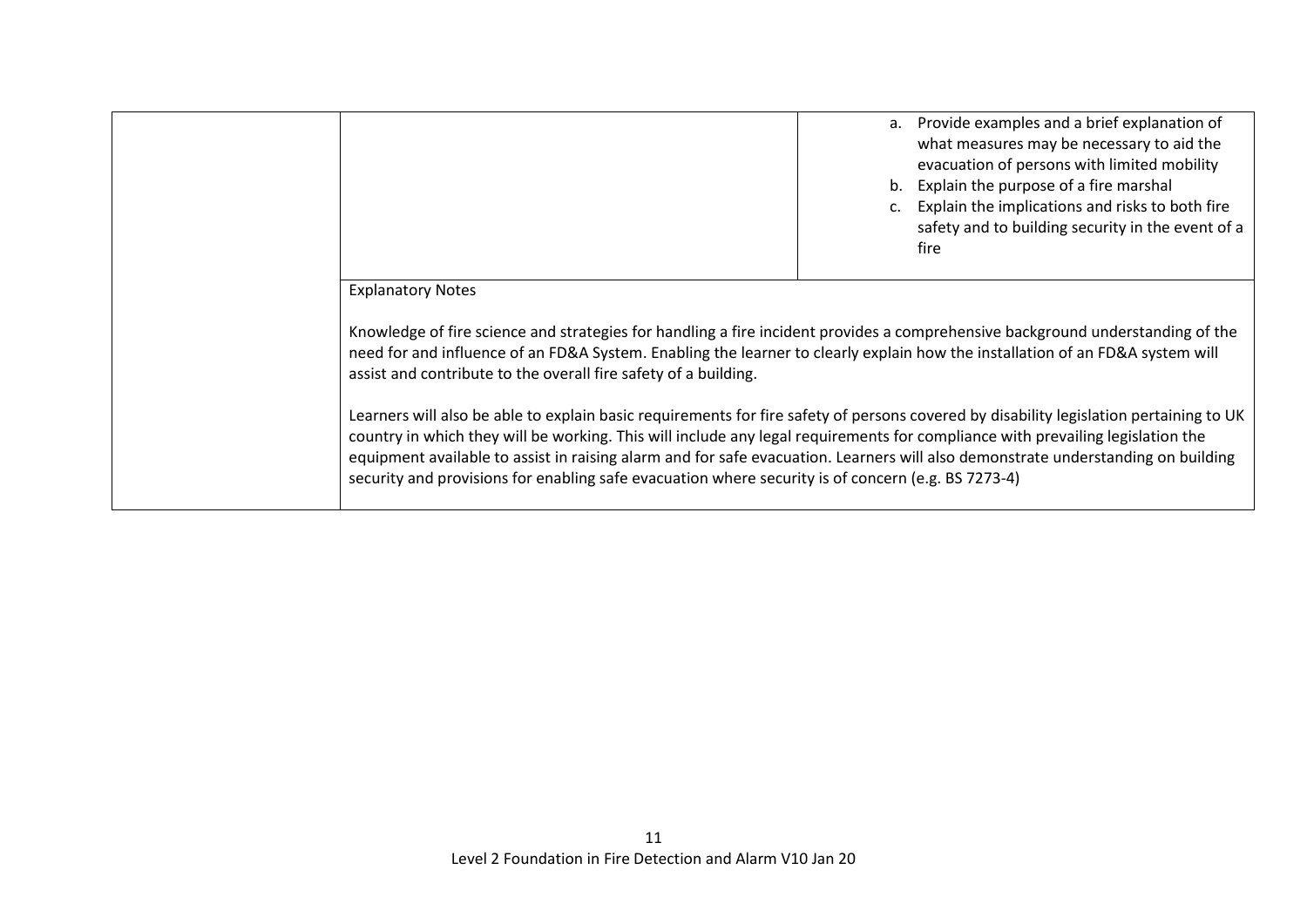| Subject                                 | Knowledge Criteria                                                                                                                                                                                                                                                                                                                                                                                                                                          | Performance Criteria                                                                                                                                                                                           |  |
|-----------------------------------------|-------------------------------------------------------------------------------------------------------------------------------------------------------------------------------------------------------------------------------------------------------------------------------------------------------------------------------------------------------------------------------------------------------------------------------------------------------------|----------------------------------------------------------------------------------------------------------------------------------------------------------------------------------------------------------------|--|
| <b>Passive Fire</b><br>F.<br>Protection | Learners will have knowledge and understanding of:                                                                                                                                                                                                                                                                                                                                                                                                          | Learners will be able to:                                                                                                                                                                                      |  |
|                                         | Common structural materials, their reaction to fire and<br>their fire-resistant properties                                                                                                                                                                                                                                                                                                                                                                  | 1. Provide a brief explanation of the term 'passive fire<br>protection' and how they affect building structure and<br>materials                                                                                |  |
|                                         | 2. Processes and materials that may be used to increase<br>fire resistance<br>a. Covering materials<br>Intumescent coatings and seals<br>b.<br>The implications to fire safety/fire stopping when<br>3.<br>passive fire protection materials and coatings are<br>damaged or breached<br>a. Penetrations through fire compartmentation<br>and fire rated materials<br>b. Impact damage to fire resistant coatings<br>Damage to fire resistant covering<br>c. | Be able to state what additional materials/methods<br>can be used to increase fire resistance<br>Explain how fire-resistant properties can be<br>3.<br>compromised and what should be done to mitigate<br>this |  |
|                                         | <b>Explanatory Notes</b>                                                                                                                                                                                                                                                                                                                                                                                                                                    |                                                                                                                                                                                                                |  |
|                                         | Touching on passive fire protection, learners will develop understanding of the materials used in a building and the implications<br>of any damage that may result. They will develop an appreciation for and understanding of, the implications of penetrations<br>through fire compartmentation, along with an appreciation of the materials and measures available to reinstate fire stopping.                                                           |                                                                                                                                                                                                                |  |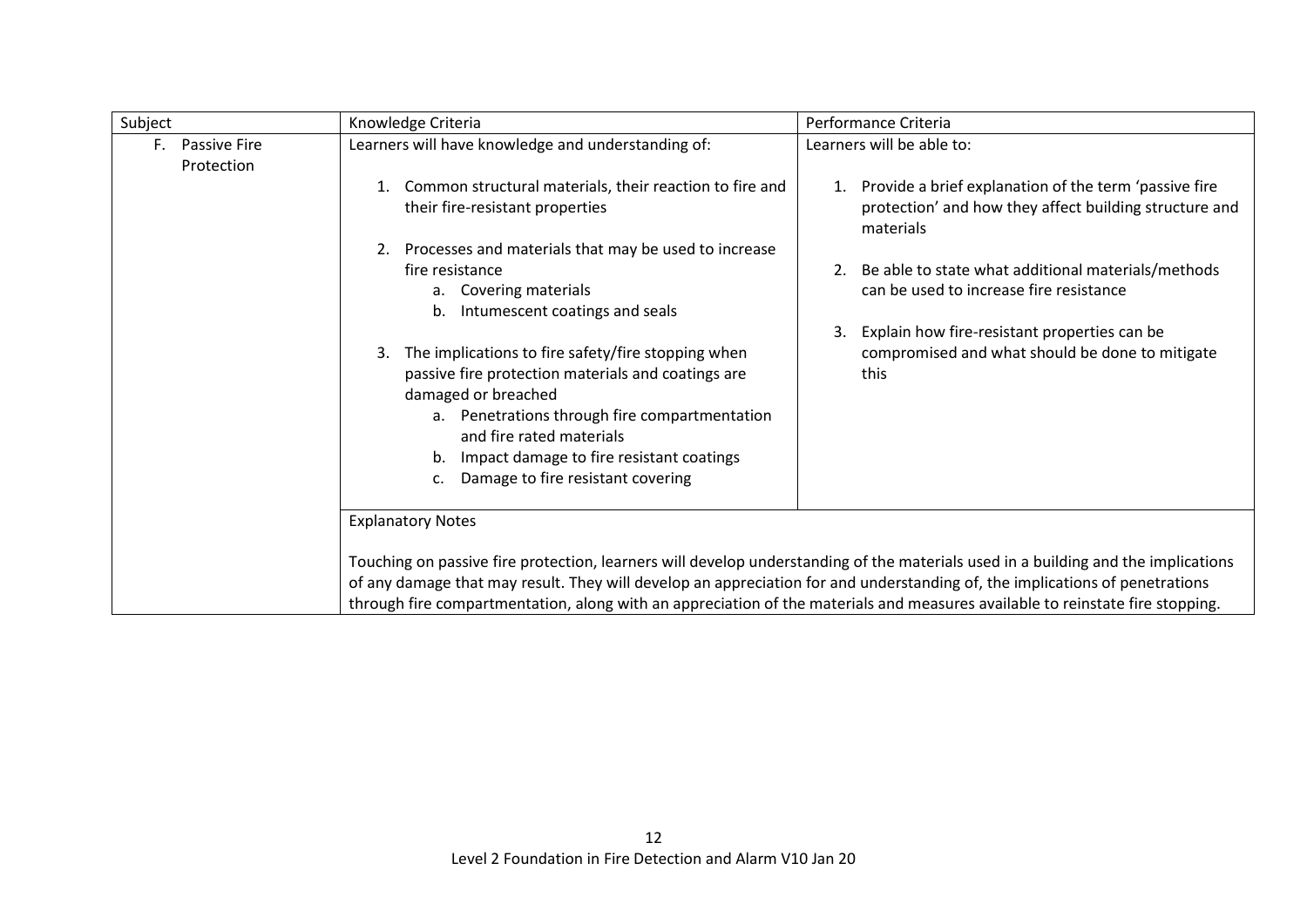| Subject                       | Knowledge Criteria                                                                                                                                                                                                                                                                                                                                                                                                                                                                                                                                                                                                                                                                                                                                                                                                                                                                                            | Performance Criteria                                                                                                                                                                                                                                                                                                                                                                                                                                                                                                                                                                                                                                                                                                                                                                                                                                                                                                                                                                                                                    |
|-------------------------------|---------------------------------------------------------------------------------------------------------------------------------------------------------------------------------------------------------------------------------------------------------------------------------------------------------------------------------------------------------------------------------------------------------------------------------------------------------------------------------------------------------------------------------------------------------------------------------------------------------------------------------------------------------------------------------------------------------------------------------------------------------------------------------------------------------------------------------------------------------------------------------------------------------------|-----------------------------------------------------------------------------------------------------------------------------------------------------------------------------------------------------------------------------------------------------------------------------------------------------------------------------------------------------------------------------------------------------------------------------------------------------------------------------------------------------------------------------------------------------------------------------------------------------------------------------------------------------------------------------------------------------------------------------------------------------------------------------------------------------------------------------------------------------------------------------------------------------------------------------------------------------------------------------------------------------------------------------------------|
| G. FD&A Systems<br>Technology | Learners will have knowledge and understanding of:                                                                                                                                                                                                                                                                                                                                                                                                                                                                                                                                                                                                                                                                                                                                                                                                                                                            | Learners will be able to:                                                                                                                                                                                                                                                                                                                                                                                                                                                                                                                                                                                                                                                                                                                                                                                                                                                                                                                                                                                                               |
|                               | 1. The technologies available within the FD&A sector,<br>including current, emerging and legacy technology still<br>found in the field. This will include but is not limited to:<br>a. Self-contained/combined devices<br>b. Detection Technology<br>Point type detectors<br>i.<br>Linear cable<br>ii.<br>Beam detectors<br>iii.<br>iv. Aspirating detection<br>v. Video smoke and flame detection<br>c. Types of Alarm Technology<br>i. Bells<br>ii.<br>Sounders<br>Voice alarm<br>iii.<br>iv. Visual alarm<br>v. Tactile devices<br>d. System Communications<br>i. Hard Wired<br>ii. Wireless<br>e. Communications with Alarm Receiving Centres<br>(ARC)<br>f.<br>Analogue systems<br>i. Open and closed protocol<br><b>Conventional systems</b><br>g.<br>i. $2$ and 4 wire<br>The relative advantages and disadvantages of each<br>2.<br>technology against its peers and considerations for<br>best usage | Provide a brief explanation of:<br>1.<br>Different types of detection technology<br>a.<br>available and give a brief description of how<br>they work<br>b. Alarm technologies available and give a brief<br>description of how they work, any restrictions<br>on their usage (i.e. sound Pressure levels,<br>Strobe effect) and the relative benefits of each<br>Communication technologies within the FD&A<br>$\mathsf{C}$ .<br>System for both hard wired and wireless<br>systems<br>d. Technologies for communication with the<br>Alarm Receiving Centres (ARC)<br>The practice of utilising the security system for<br>e.<br>communications with ARC and the relative<br>risks and benefits<br>Communications within the FD&A system<br>f.<br>2. Provide a summary and brief explanation of the<br>relative advantages and disadvantages to using any of<br>the technologies, in comparison to its technological<br>peers (e.g. the beneficial difference between point and<br>linear detectors or addressable and non-addressable) |
|                               |                                                                                                                                                                                                                                                                                                                                                                                                                                                                                                                                                                                                                                                                                                                                                                                                                                                                                                               |                                                                                                                                                                                                                                                                                                                                                                                                                                                                                                                                                                                                                                                                                                                                                                                                                                                                                                                                                                                                                                         |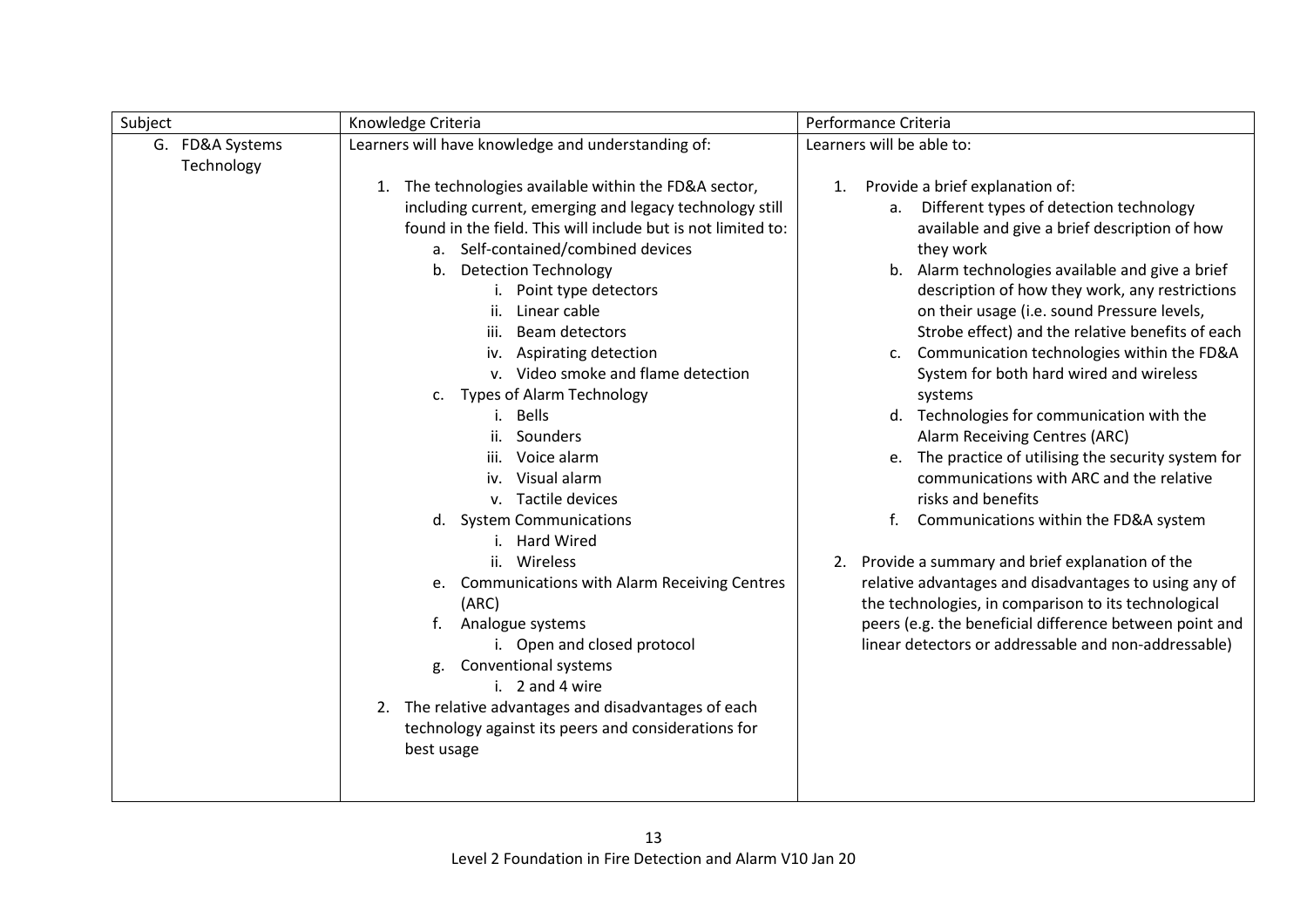| <b>Explanatory Notes</b>                                                                                                                    |
|---------------------------------------------------------------------------------------------------------------------------------------------|
|                                                                                                                                             |
| Understanding the technologies available will enable the learner to identify which technologies suit any particular situation. They $\vert$ |
| will be able to advise what technology will work in the space available and the relative benefits of each.                                  |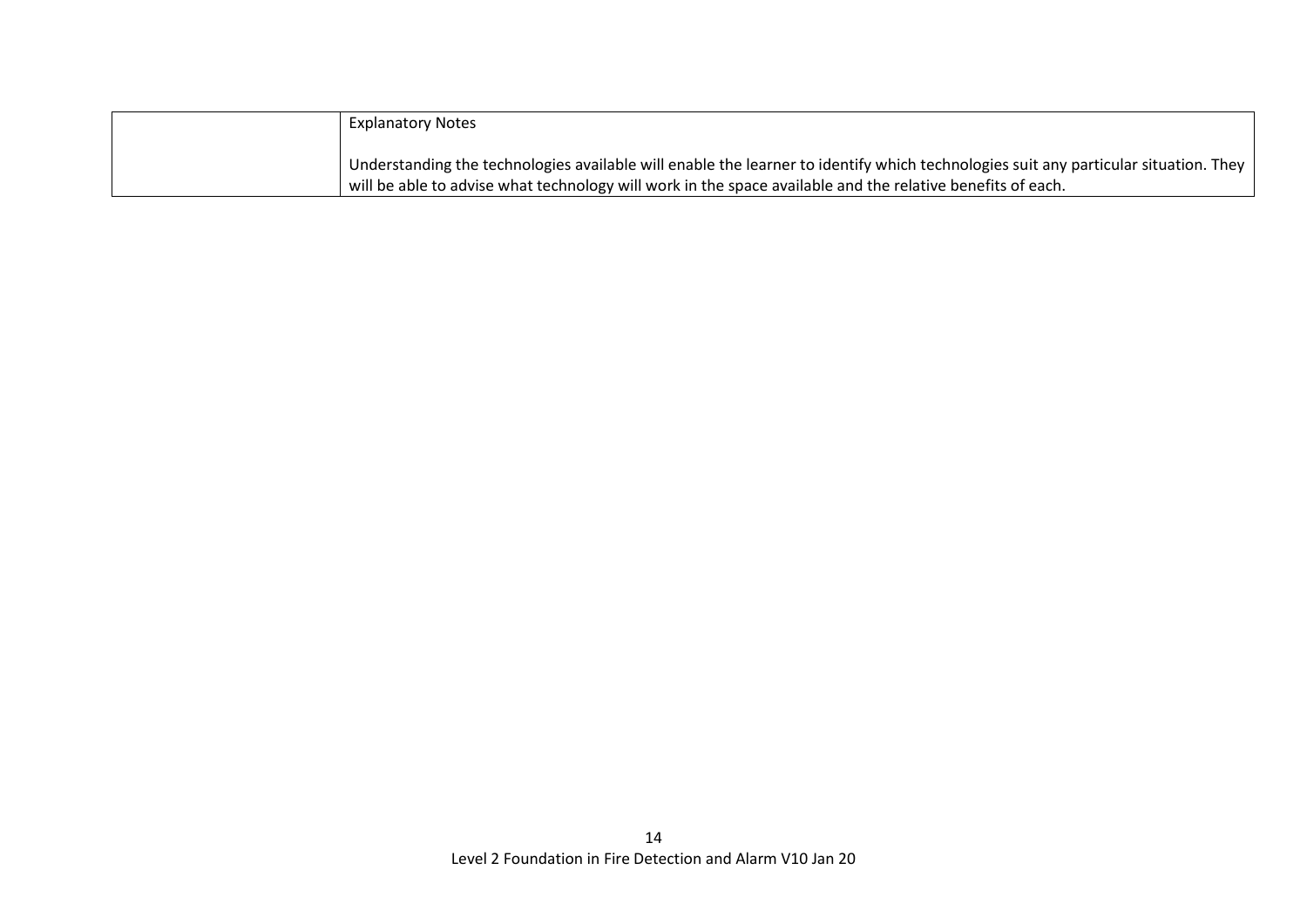| Subject              | Knowledge Criteria                                             | Performance Criteria                                                  |
|----------------------|----------------------------------------------------------------|-----------------------------------------------------------------------|
| H. System Design     | Learners will have knowledge and understanding of:             | Learners will be able to:                                             |
| (requirements as per |                                                                |                                                                       |
| BS 5839 parts 1 & 6) | 1. System categories and the requirements placed upon          | 1. Provide an overview of system categories and their                 |
|                      | system design                                                  | requirements for coverage                                             |
|                      | a. Life protection, categories L1-L5, LD                       | a. life, property and manual protection                               |
|                      | b. Property protection, categories P1-P2, PD                   | categories and considerations to be made                              |
|                      | Manual protection, category M                                  | when selecting the right category                                     |
|                      | Multiple Categories (e.g. L3/P2)<br>d.                         | b. Protection grades for dwellings                                    |
|                      | Dwellings Protection, grades<br>e.                             |                                                                       |
|                      |                                                                | 2. Explain what is meant by the terms Detection Zone                  |
|                      | 2. Zones                                                       | and Alarm Zone and how they apply to system design                    |
|                      | <b>Detection Zones</b><br>a.                                   |                                                                       |
|                      | b.<br>Alarm Zones                                              | Explain the design considerations for<br>3.                           |
|                      |                                                                | a. correct placement of devices                                       |
|                      | Positioning (including awareness of special<br>3.              | i. Point and linear detectors                                         |
|                      | considerations for voids, ducts and pitched roofs as           | ii. Audible and visual alarms                                         |
|                      | applicable)                                                    | iii. Manual Call Points                                               |
|                      | a. Detection coverage for point, linear and beam               | b. the additional recommendations that would                          |
|                      | detectors                                                      | apply for                                                             |
|                      | b. Manual Call Points (including a definition of               | Pitched roofs<br>$\mathbf{L}$                                         |
|                      | final exit and travel distance)                                | Voids<br>ii.                                                          |
|                      | c. Audibility and positioning of audible alarms                | iii. Ducts                                                            |
|                      | d. Visibility and positioning of visual alarms                 | 4. State the considerations for cable selection and the               |
|                      | e. Control and Indicating Equipment (CIE)                      |                                                                       |
|                      |                                                                | requirements for cable fixings, cable paths, type, size<br>and colour |
|                      | 4. Cabling                                                     |                                                                       |
|                      | a. Grades of cable (Standard or Enhanced)<br>Cable paths<br>b. | 5. State the principle of cause and effect in system design           |
|                      | Cable fixings<br>c.                                            | a. State the difference between cause and effect                      |
|                      | Cable limitations<br>d.                                        | programming and cause and effect through                              |
|                      |                                                                | hard wiring, giving relative benefits of each                         |
|                      |                                                                |                                                                       |
|                      |                                                                |                                                                       |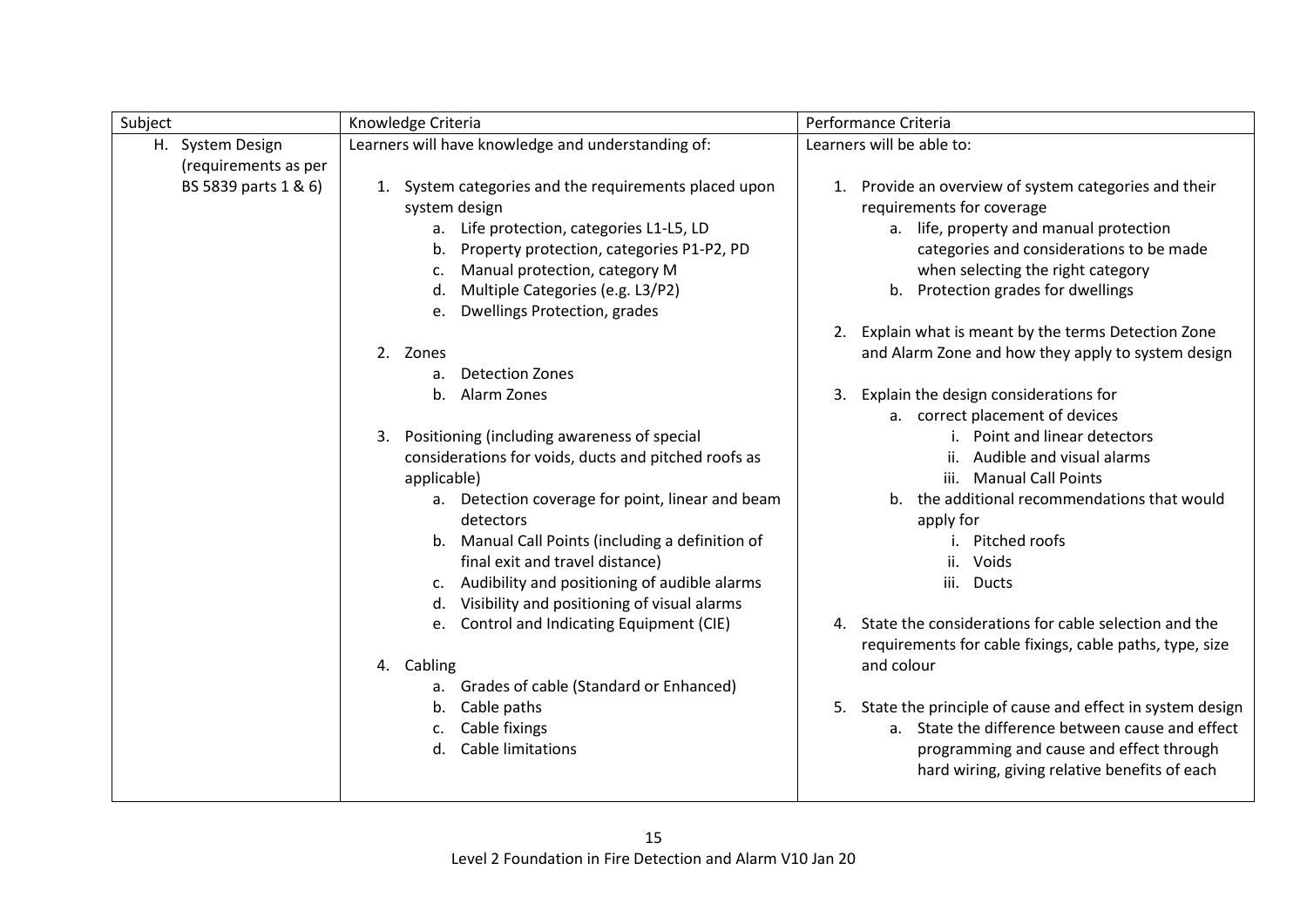| 5. System cause and effect                                                                                                                                                                                                      | 6. | State what considerations would be given for<br>compliance with CDM regulations and how system |
|---------------------------------------------------------------------------------------------------------------------------------------------------------------------------------------------------------------------------------|----|------------------------------------------------------------------------------------------------|
| 6. Awareness of Construction Design Management (CDM)<br>regulations and considerations to be made in system                                                                                                                     |    | design can help compliance                                                                     |
| design                                                                                                                                                                                                                          |    | Set out very simple design plans against example<br>rooms and/or zones provided                |
| <b>Explanatory Notes</b>                                                                                                                                                                                                        |    |                                                                                                |
| Understanding simple design principles enables the learner to recognise when a design plan or an installed system needs to be<br>referred back to the designer for review                                                       |    |                                                                                                |
| It should be noted that the aim of this module is not to empower a learner as a system designer but to recognise where design<br>may need to be amended by a competent designer or where a fitted system may need changes made. |    |                                                                                                |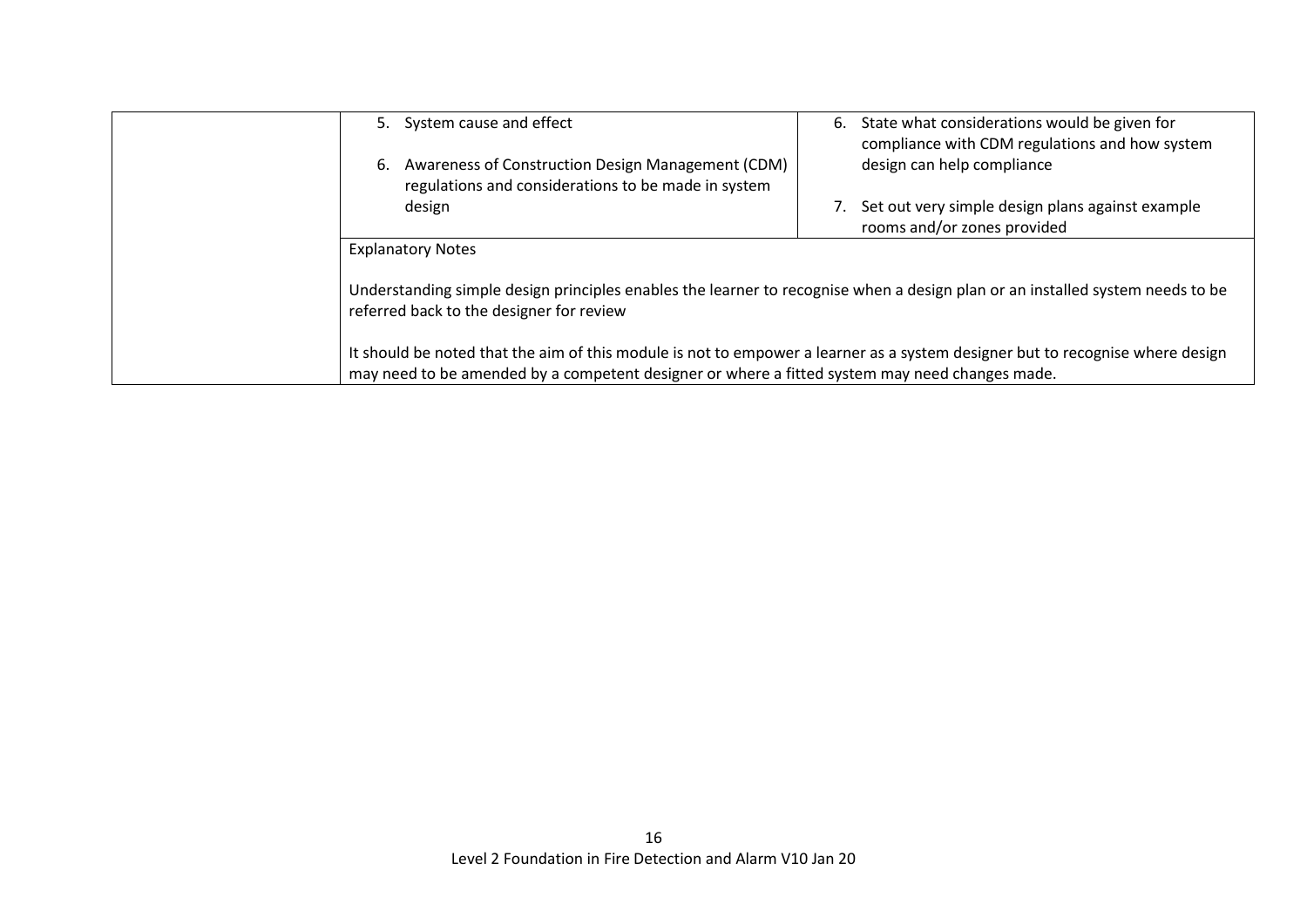| Subject |                           | Knowledge Criteria                                                                                                                                                                                                                                                                                                  | Performance Criteria                                                                                                                                                                                                |  |
|---------|---------------------------|---------------------------------------------------------------------------------------------------------------------------------------------------------------------------------------------------------------------------------------------------------------------------------------------------------------------|---------------------------------------------------------------------------------------------------------------------------------------------------------------------------------------------------------------------|--|
|         | Explosive<br>Environments | Learners will have awareness of:                                                                                                                                                                                                                                                                                    | Learners will be able to:                                                                                                                                                                                           |  |
|         |                           | <b>Explosive environments</b><br>1.<br>a. The type of environment that would be<br>considered explosive<br>Hazards leading to explosion<br>b.                                                                                                                                                                       | Recognise<br>1.<br>Classification, types and nature of explosive<br>a.<br>environments<br>Hazards when working in an explosive<br>b.<br>environment                                                                 |  |
|         |                           | The measures that should be taken to mitigate the risk<br>of explosion<br>a. Working in an explosive environment<br>b. Equipment and system components available<br>for explosive environments                                                                                                                      | Provide a brief explanation of measures that may be<br>2.<br>made to reduce or mitigate risk<br>Changes to the environment<br>а.<br>Provisions for equipment and system devices<br>b.<br>for explosive environments |  |
|         |                           | <b>Explanatory Notes</b><br>Having an awareness of explosive environments and the risks associated with them is a key to life safety when progressing to<br>more advanced units.<br>Awareness of explosive environments at this stage adds an awareness of special considerations for FD&A systems at all stages of |                                                                                                                                                                                                                     |  |
|         |                           | the system life.<br>be required for technicians intending to do so.                                                                                                                                                                                                                                                 | This subject is not intended to develop competency to work in or design systems for explosive environments, further training will                                                                                   |  |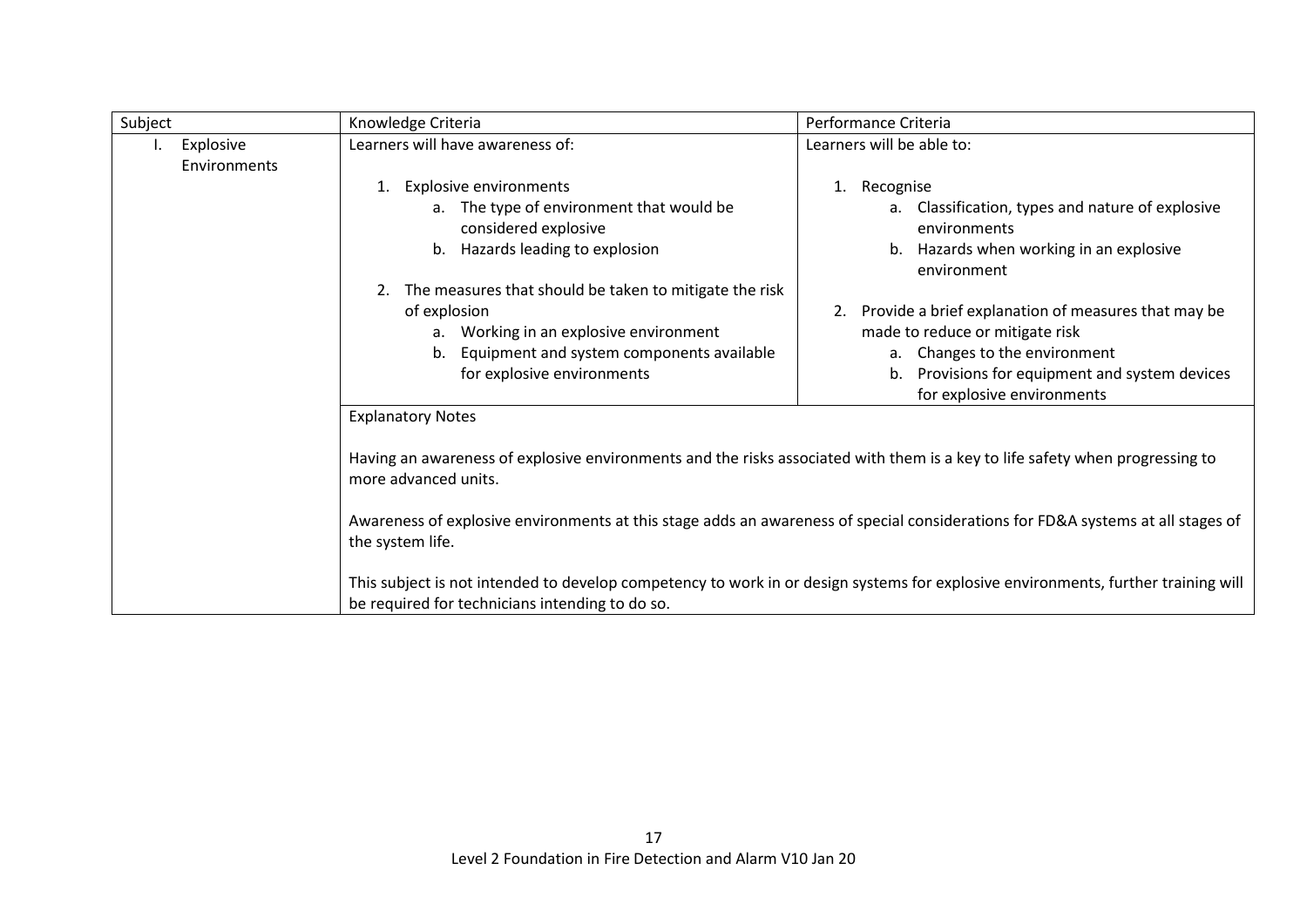| Subject                                                    | Knowledge Criteria                                                                                                                                                                                                                                                                                               | Performance Criteria                                                                                                                                                                                                                                                                                           |
|------------------------------------------------------------|------------------------------------------------------------------------------------------------------------------------------------------------------------------------------------------------------------------------------------------------------------------------------------------------------------------|----------------------------------------------------------------------------------------------------------------------------------------------------------------------------------------------------------------------------------------------------------------------------------------------------------------|
| False Alarms and<br>$\mathbf{J}$ .<br><b>Unwanted Fire</b> | Learners will have knowledge and understanding of:                                                                                                                                                                                                                                                               | The learner will be able to:                                                                                                                                                                                                                                                                                   |
| Signals                                                    | False alarms and unwanted fire signals and their<br>1.<br>management<br>a. Definition of and differences between a false<br>alarm and an unwanted fire signal<br>Recording of false alarms and unwanted fire<br>b.<br>signals<br>Investigation<br>C.<br>Causes of false alarm that may lead to an unwanted<br>2. | 1. Provide an explanation of:<br>False alarms and unwanted fire signals and<br>а.<br>the difference between them<br>Reasons for recording false alarms and the<br>b.<br>information required<br>Principles of investigation and points for<br>c.<br>consideration in identifying the causes of false<br>alarms |
|                                                            | fire signal<br>Equipment false alarms<br>а.<br>Unwanted alarms<br>Malicious false alarms<br>C.<br>d. False alarms with good intent                                                                                                                                                                               | 2. Explain the causes of false alarms including:<br>a. Equipment false alarms, their causes and<br>prevention<br>Examples of unwanted alarms<br>Malicious false alarms<br>False alarms with good intent                                                                                                        |
|                                                            | Management of a system for the reduction of false<br>3.<br>alarms and unwanted fire signals<br>a. Management/soft measures for the reduction<br>of false alarms<br>b. Physical measures for the reduction of false<br>alarms                                                                                     | Explain the principles of false alarm management<br>3.<br>Management controls<br>a.<br><b>Technical controls</b><br>b.<br>Soak testing<br>c.                                                                                                                                                                   |
|                                                            | 4. Steps that may be taken by the Fire and Rescue<br>Services (FRS) to counter the effect of Unwanted Fire<br>Signals                                                                                                                                                                                            | 4. Explain the steps that FRS's may currently take in order<br>to counter the effect of Unwanted Fire Signals<br>State suggested actions that reduce or prevent<br>5.<br>unwanted fire signals                                                                                                                 |
|                                                            | Steps that may be taken for the reduction and/or<br>5.<br>prevention of unwanted fire alarm signals                                                                                                                                                                                                              |                                                                                                                                                                                                                                                                                                                |